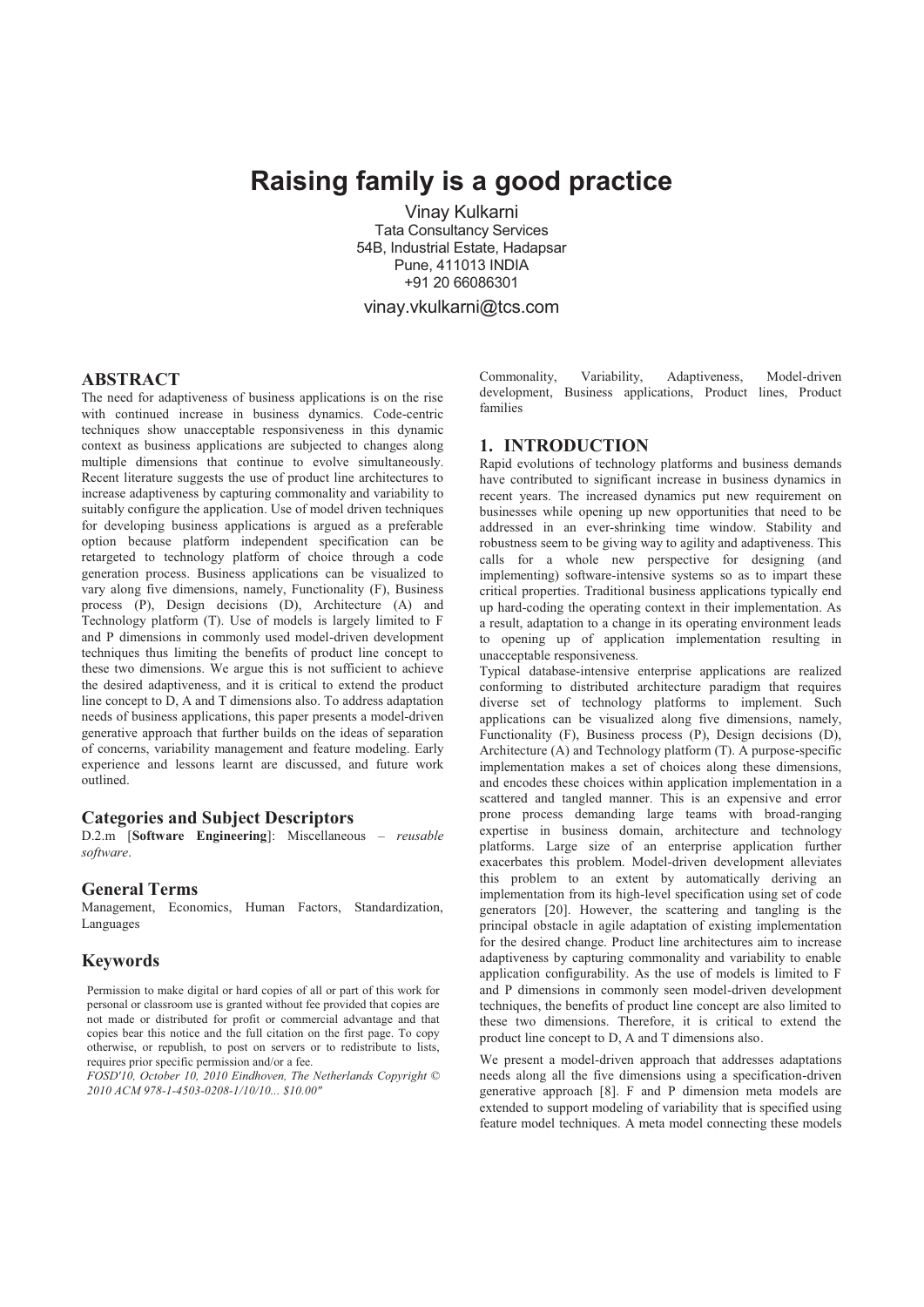

**Fig. 1** Unified meta model for business application

to the features in the feature model is presented. Building block abstraction as a means to implement a D or A or T feature is presented. A MDD code generator can be modeled as a hierarchical composition of building blocks, and maps easily to a consistent well-formed configuration of a feature model along D, A and T dimensions.

Section 2 describes model-based techniques we developed to automate development of business applications, and discusses our experience in using this approach to develop several large business applications on a variety of technology platforms and architectures. Section 3 presents an abstraction for organizing model-based code generators as a hierarchical composition of reusable building blocks, and discusses our experience and lessons learnt. Section 4 describes extensions to application specifications so as to model an application family. Section 5 discusses some of the related work. Section 6 concludes with a brief summary of early use of the proposed approach, and outlines future work.

# **2. GENERATING BUSINESS APPLICATIONS FROM MODELS**

A typical database-intensive business application can be seen as a set of services with each service delivering specific business intent. These applications are best implemented using a layered architecture paradigm wherein each layer encapsulates a specific kind of data manipulations e.g. database access layer implements functionality such as primary-key based create/modify/get/delete and complex data accesses like joins, user interface layer implements how the data should be displayed on a screen and how the user will interact, etc. Thus, a set of code patterns recur in the implementation of an architectural layer. An architectural layer interfaces with its adjoining layer through a priori well-defined protocol. Thus, execution of a business application can be seen as an assembly-line of architectural layer specific processors that manipulate the work item, i.e. data corresponding to input and output parameters of a service, in a pre-defined manner before passing it over to the next processor in the assembly-line. As the processing is data-centric and a priori known, it can be easily generated for a given data definition.



**Fig. 2** Scattering and tangling in code generation

 Model-driven development approach starts with definition of an abstract specification that is to be transformed into a concrete implementation on a given target architecture [18]. The target architecture is usually layered with each layer representing one view of the system e.g. Graphical User Interface (GUI) layer, application logic layer and database layer. The modeling approach constructs the application specification using different abstract views- each defining a set of properties corresponding to the layer it models. We decompose an application specification into three such models- GUI layer model, Application layer model and Db layer model as shown in Fig. 1. We consider three meta models, namely GUI layer meta model, Application layer meta model and Db layer meta model, for the three view specifications. Each models views of a single Unified meta model as depicted in Fig. 1. Having a single meta model allows to specify integrity constraints to be satisfied by the instances of related model elements within and across different layers. This enables independent transformation of GUI layer model, Application layer model, and DB layer model into their corresponding implementations namely GUI layer code, Application layer code and Db layer code with assurance of integration of these code fragments into a consistent whole. These transformations are performed using code generators. The transformations are specified at meta model level and hence are applicable for all its model instances. If each individual transformation implements the corresponding specification and its relationships with other specifications correctly then the resulting implementations will glue together giving a consistent implementation of the specification.

#### **2.1 Experience and lessons learnt**

UML [16] modeling helped in early detection of errors in application development cycle. We associated with every model a set of rules and constraints that defined validity of its instances. These rules and constraints included rules for type checking and for consistency between specifications of different layers. We kept the models independent of implementation technology so as to be able to retarget them to multiple technology platforms i.e. gui platform, middleware, programming language, rdbms and operating system. We defined a higher level domain-specific language to specify business logic [10]. Non-primary key based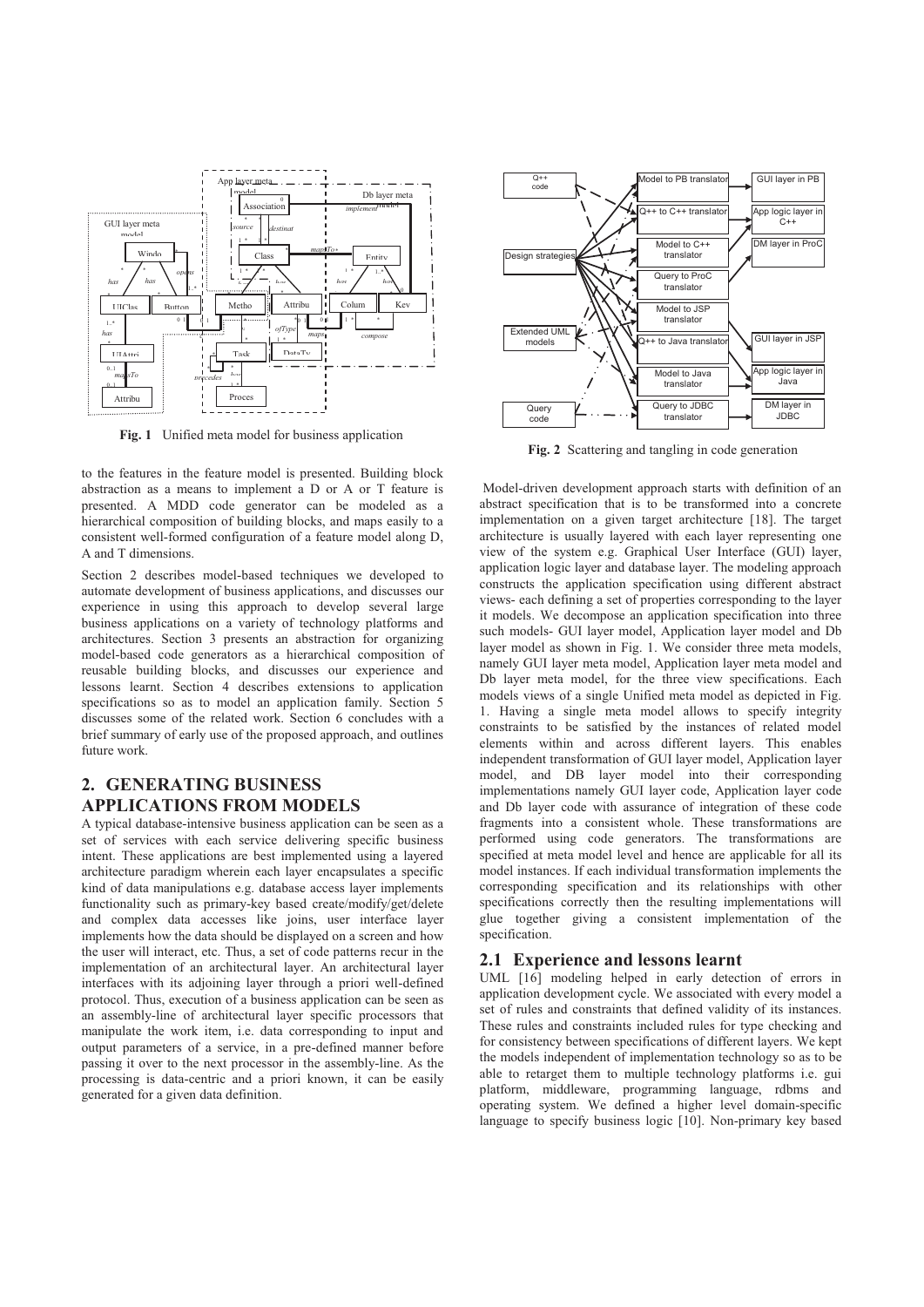

**Fig. 3.** Model-driven code generation architecture

complex data accesses were specified using a SQL-variant. Application specified in terms of models, Q++ and SQL-variant language was transformed into the target technology platforms encoding the chosen design strategies and architectural choices through a set of code generators. We preserved the divide and conquer strategy by having a code generator each for architectural layers.

Automated code generation resulted in significantly higher productivity in terms of lines of code [22]. Moreover, encoding of design strategies, guidelines and best practices into the code generators resulted in uniformly high code quality. Generation of interface code between the various architectural layers ensured smooth integration of independently generated code artifacts. We discovered that design strategies and architectural choices for no two applications were exactly alike necessitating development of application-specific code generators. Moreover, many architectural and design strategies cut across the layers. This required each tool to be aware of these cross cutting aspects. As a result, customizing for such cross cutting aspects required consistent modifications to several tools leading to maintenance problems. Increased acceptance of the approach led to the ironical situation wherein productivity toolset team became bottleneck for application delivery [21].

# **3. ORGANIZING MULTIPLE TOOLSETS INTO A FAMILY**

As can be seen from figure 2, different code generators are needed to deliver the same business functionality on different technology platforms. This is despite these platform-specific code generators sharing a great deal of common functionality and mostly differing only in the use of primitives offered by the target technology platform e.g. syntax differences of programming languages, data type differences of databases, etc. Even while delivering identical business functionality on identical technology platforms, need to deliver onto different architectures e.g. synchronous, queue-based messaging etc demands different code generators. Similarly, use of different design strategies demands different code generators.

Thus, domain of model-based code generators can be described as a feature diagram [9] where intermediate nodes denote the variation points along D, A and T dimensions; the leaf nodes denote choices available for each variation point i.e. variations; and dependency between variation points expressed in terms of conditional expressions over their respective variations. The



**Fig. 4.** Building block meta model

desired model-based code generator is a valid configuration over the feature diagram. However, feature diagram is just a declarative specification in terms of labels, and needs support for tracing a feature (i.e. the label) to its implementation. Recommended way for implementing the desired feature configuration is an ordered composition of the implementations of the set of constituent features. But, strict order is not always possible for interdependent features.

The tangling of model-based code generators, as shown in figure 2, is due to lack of separation of the various concerns, namely, technology platform, architecture and design strategies, and the cross-cutting nature of design strategies. An improved architecture for model-based code generation is where the models are successively refined through application of the various design strategies to a stage from where a platform specific implementation can be realized through a simple task of model-totext transformation. As the platform specific code generators are independent of design strategy related issues, the same model-totext transformation specifications can be reused with different design strategies and vice versa. This separation of concerns enables a tool variant to be viewed as a composition of design strategy and technology platform aspects of choice.

## **3.1 Building block**

Building block is an abstraction that provides a traceable path to implementation for a feature as per the generic model-driven code generation architecture as shown in fig. 3. A building block is localized specification of a concern in terms of concern-specific meta model, model to model transformation, and model to text transformation. Building blocks are composable, enabling a model-driven code generator to be organized as a composition of a set of reusable building blocks, each encapsulating a specific concern. Figure 4 shows the building block meta model. A building block is essentially a means for expressing how a concern specification is transformed into models and code.

A model-driven code generator is specified as a hierarchical composition of building blocks of interest. Building blocks are of two kinds: *leaf building block* and *composite building block*. The instantiation specification of a leaf building block specifies how to stamp out the model elements of the unified model from the concern-specific model and the transformation specification captures how the model is transformed to code. We use QVT language [13] to specify the former and Mof2Text language [12] to specify the latter. A composite building block specifies how to compose its child building blocks. Weaving specification of a composite building block specifies how the code generated by its member building blocks is woven together. The process of modeldriven code generation is realized through a post-order traversal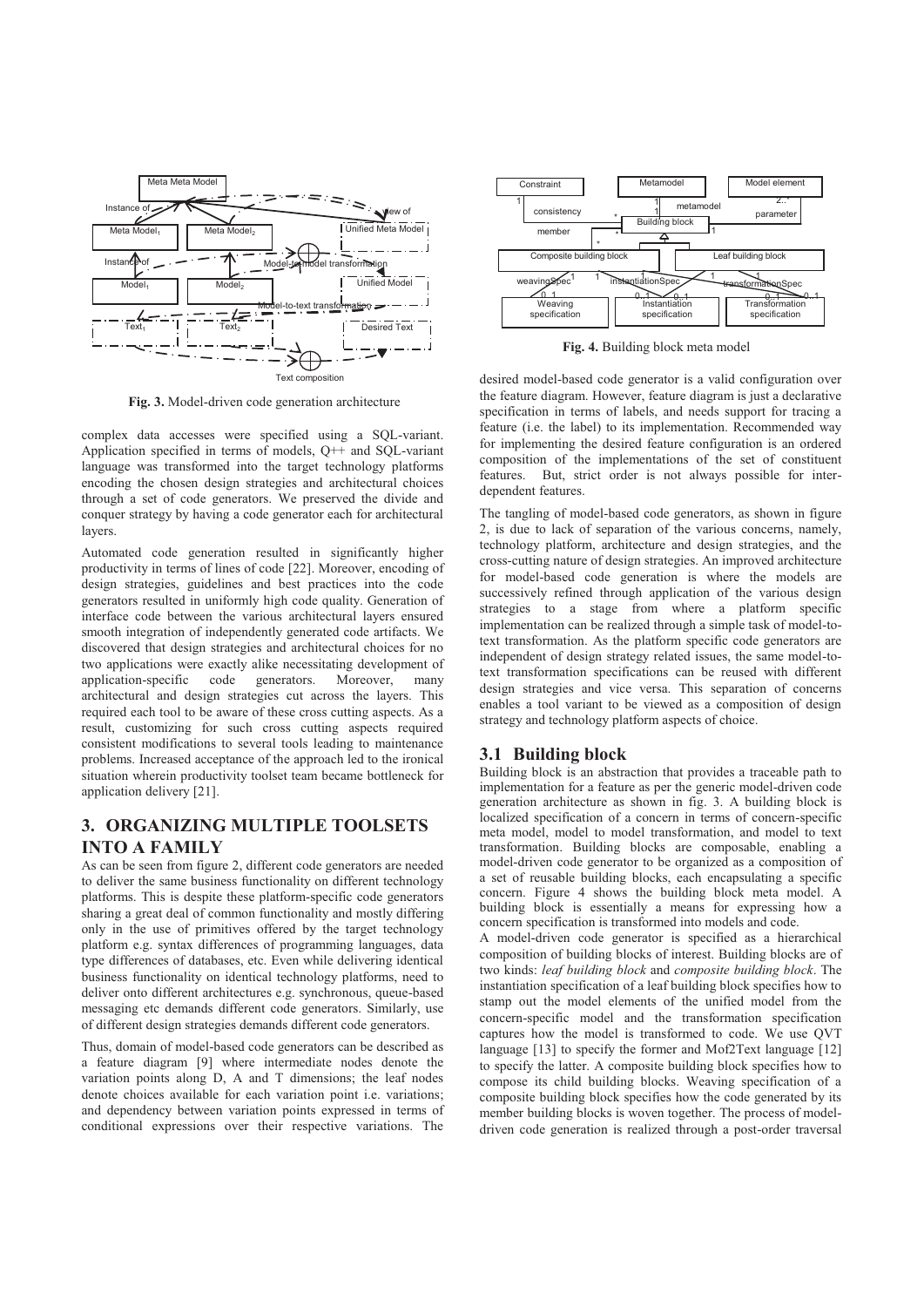

**Fig. 5.** A generic variability meta model

of the building block hierarchy in three sequential steps, namely, *Instantiation*, *Transformation* and *Weaving*. The instantiation step stamps out models and merges them. The transformation step transforms models into code snippets and generates weaving specifications for composing them. The weaving step composes the generated code snippets by processing the weaving specifications.

We translate a model  $(M<sub>u</sub>)$  that is an instance of a unified meta model (MM<sub>u</sub>) to various software artifacts like Java code, JDBC code, JSP code and a variety of configuration specifications in XML. Limiting aspect weaving only to code level artifacts would necessitate specialized weavers for Java, JDBC, JSP, XML etc. each having separate join point models. Also, this approach would necessitate some commonality over these join point models so as to have an integrated Java application. With increased number of software artifacts to be produced the approach becomes increasingly complex as essentially it amounts to building aspect infrastructure for each such artifact. We address this problem by specifying aspect weaving at the unified meta model level and performing it at the model level whenever possible. Unified meta model enables specification of relationships between the various (sub) modeling languages. A reflexive meta modeling framework provides the necessary infrastructure to define and integrate the various modeling languages of interest and a meta model aware model transformation framework provides the necessary technology to address model weaving requirements [10]. Performing aspect weaving at the model level also, whenever possible, results in reuse of model based code generators such as model-to-Java, model-to-JDBC, model-to-JSP and model-to-XML as these code generators are specified at the unified meta model level.

Multiple variants of a code generator realized as different compositions of building blocks can be easily organized into a family as follows,

- Commonality across variants can be specified using a set of common building blocks
- Functionality specific to each variant can be specified using a set of variant building blocks

Composable nature of building blocks enables realization of the desired family member as a composition of suitable common and variant building blocks

Thus, building block abstraction provides a traceable path for a feature towards its implementation.

## **3.2 Experience and lessons learnt**

Use of building block abstraction has enabled our toolset to be organized as a family or a product line wherein a tool variant can be easily composed from design strategy and technology platform aspects of choice. Containment of change impact due to localization and increased reuse due to composability have led to quick turnaround time for delivering a tool variant [17]. Use of a higher-level model-aware transformation language has made maintenance and evolution of the product line easy [14]. Also, building block abstraction has enabled us to organize the development team along two independent streams, namely, technology platform experts and design experts.

#### **4. MODELING APPLICATION FAMILIES**

Our organization discovered that solutions being delivered to different players in the same business domain were not exactly alike even for identical business intent. With toolset providing no means to capture commonality and variability, application development teams had to resort to copy-paste. As a result, what should have been a variant of an application ended up being a separate application thus leading to maintenance and evolution problems. These problems compounded with every new solution being delivered.

The approach described in section 2 generated a layered application implementation from a similarly layered specification. Each layer of application specification is an instance of its specific meta model. Now we describe how each of these meta models is enhanced to support the family concept [3]. Figure 5 depicts a meta model for capturing variability in a generic way. An application is viewed as a set of a priori defined *variation points* that could possibly be inter-dependent. Possible *variants* for each variation point are identified. Inter-dependence of variation points translates to similar relationship between their variants. Since our interest is database-intensive business applications that are typically implemented using a layered architecture, we identify variation points for each architectural layer. For instance, *DLvp* denotes variation points in database access layer, *ALvp* denotes variation points in application layer, and *ULvp* denotes variation points in user interface layer. Similarly, *DLv*, *ALv* and *ULv* denote variants in database access, application, and graphical user interface layers respectively. A set of *DLv* that honour dependency constraints between *DLvp*, a set of *ALv* that honour dependency constraints between *ALvp*, and a set of *ULv* that honour dependency constraints between *ULvp* constitute a complete, well-formed and consistent application variant *Appv*.

## **4.1 Approach**

#### *4.1.1 Application layer*

Application layer specifies the business logic in terms of *Class*, *Attribute* and *Operations*. Being an encapsulation of both structural and behavioral aspects, Class is the natural choice for supporting the family concept in the application layer. Figure 6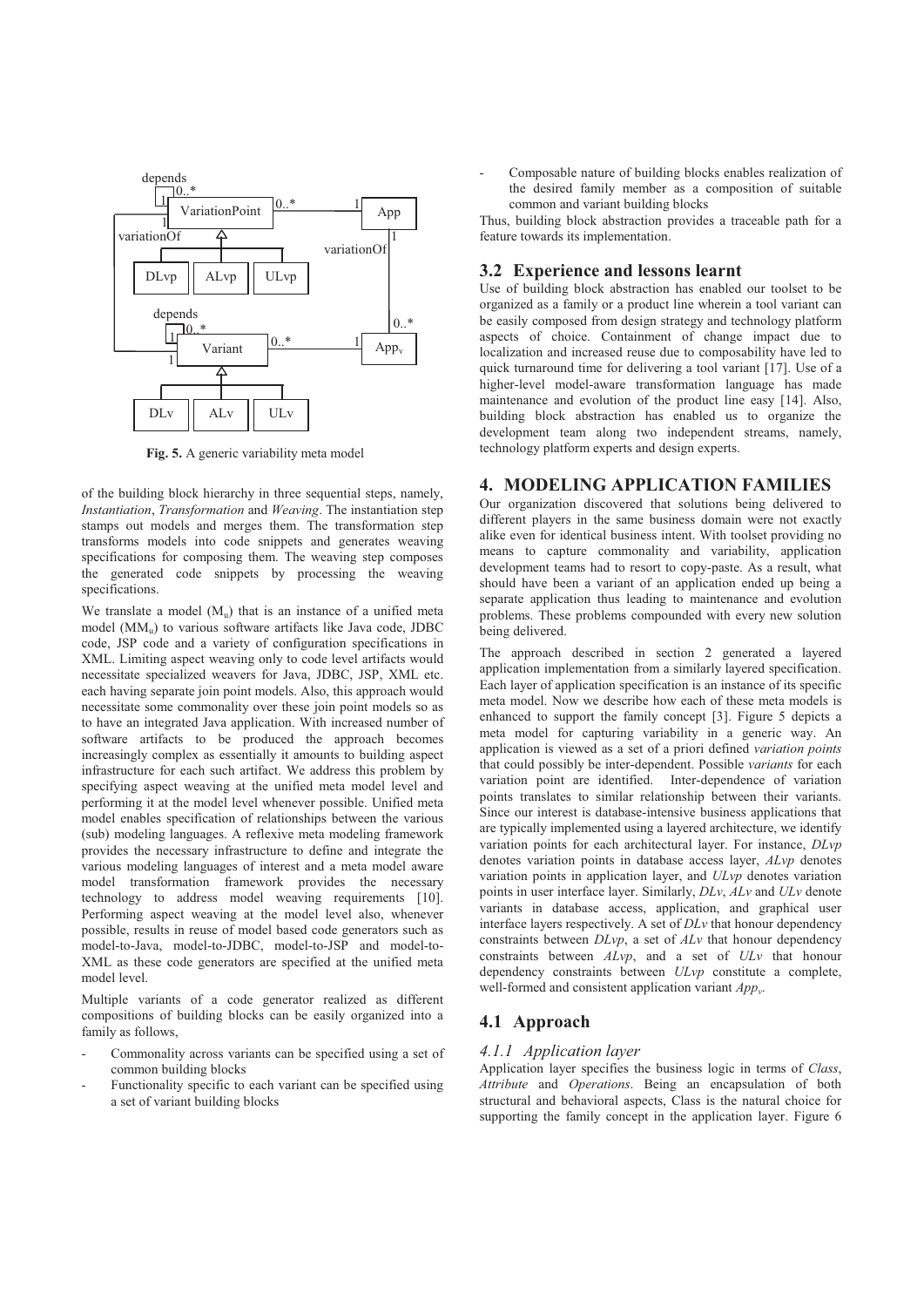

Fig. 6. Application layer meta model extension

depicts extensions to the application layer meta model highlighted in Fig 2 as follows:

- *Svp* denotes a structural variation point wherein multiple variations can be plugged.
- *Sv* denotes a structural variation for a structural variation point.
- A structural variation is in fact an *Attribute.*
- *Csv* denotes a structural variant for a *Class*. It is a complete and consistent configuration of structural variations of the class i.e. no structural variation point is left unplugged and selected structural variations honour structural variation point dependencies. Structural variants for a class differ in terms of the number of *Attributes* or their *Types* or both.
- *Bvp* denotes a behavioural variation point for an Operation wherein multiple variations can be plugged.
- *Bv* denotes a behavioural variation for a behavioural variation point.
- A behavioural variation is in fact an *Operation*.
- *Ov* denotes an Operation variant. It is a complete and consistent configuration of behavioural variants i.e. no behavioural variation point is left unplugged, and selected behavioural variants honour behaviour variation point dependencies if any.
- *Cbv* denotes a behavioural variant for a *Class*. It is a consistent configuration of Operation variants i.e., the selected operation variants serve meaningful intent.
- *Cv* denotes a variant for a *Class*. It is a type-compatible configuration of structural and behavioural variants of the class.

Thus, the above extensions enable modeling of a family of classes wherein each member (of the class family) serves the same intent in a specific situation. By making the above information available as metadata, implementation can switch from one consistent configuration of variants to another at application run-time. Not all such situational adaptations can be handled at applicationruntime though, for instance, addition of a new behavior extension (*Bv or Ov*) would need recompilation (followed by redeployment). Similarly, definition of a new class altogether, as an extension to existing functionality, cannot be handled at application run-time. But, the meta model enables a new situation



Fig. 7. Databaselayer meta model extension

to be addressed such that it adds to the existing set of configuration alternatives.

#### *4.1.2 Database layer*

Database layer provides persistency to the desired application objects. We use object-relational database layer that provides an object façade to relational database tables implementing persistence. As an application object can vary *structurally*, the database table onto which it maps also needs to cater to this variance. And the same holds for structural extension as well. Configurability in database layer means quick switching from one known situation (i.e. db schema) to another, and extensibility means easy handling of as yet unseen situation. Figure 7 shows extension of database layer metamodel highlighted in fig. 2 as follows:

- Lvp denotes a structural variation point wherein multiple variations can be plugged.
- Lv denotes a structural variation for a structural variation point.
- A structural variation is in fact a *Column*.
- Ev denotes a structural variant for an *Entity*. It is a complete and consistent configuration of structural variations of the Entity i.e. no structural variation point is left unplugged and selected structural variations honour structural variation point dependencies. Structural variants for an Entity differ in terms of the number of *Columns* or their *Types* or both.

Thus, the above meta model enables modeling of a family of entities wherein each member (of the entity family) serves the same intent in a specific situation. In essence, the above information constitutes a generic db schema that can be specialized for a variety of situations. Database access methods such as primary-key based Create, Update, Get and Delete, complex data accesses like joins can encode interpretation of this information in their implementation. By making the above information available at application runtime, as metadata, implementation can switch from one known configuration to another at application run-time. Addition of a new row in the metadata tables corresponds to the ability of handling as yet unseen situation. Not all situational adaptations can be handled at application-runtime though, for instance, deletion of a column would need redefinition of the db schema leading to recompilation of database access layer code followed by redeployment. But, the meta model enables a new situation to be addressed such that it adds to the existing set of configuration alternatives.

#### *4.1.3 User Interface layer*

A GUI screen family represents a set of GUI screens that have a lot in common but differ from each other in a well-defined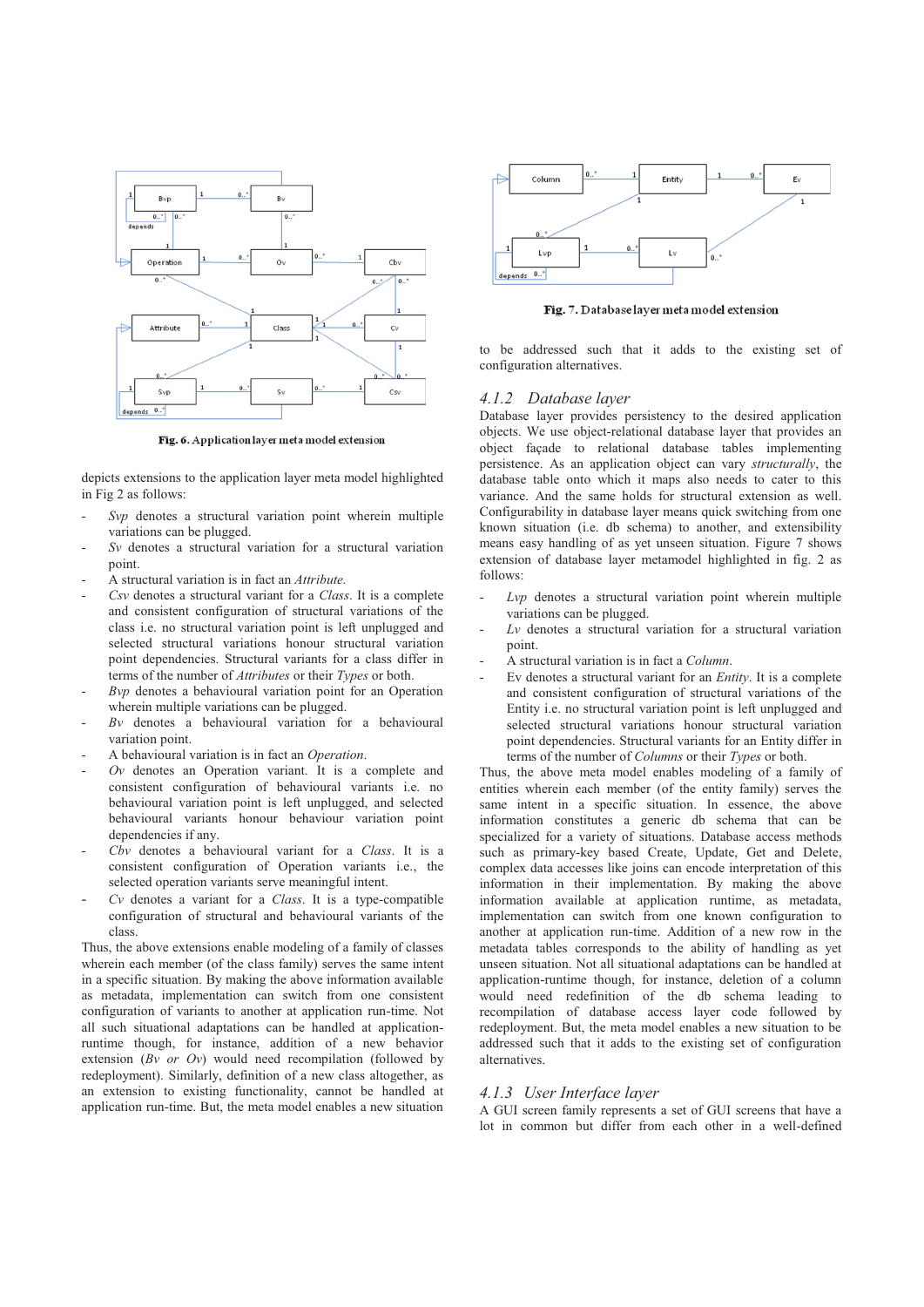

Fig. 8. User interface layer meta model extension

manner. Therefore, understanding of commonality and variability is critical in order to support modeling of a GUI screen family. A GUI screen is one of the channels for users to interact with an application. In essence, a GUI screen enables user to provide input data for carrying out a logical unit of work and display the response. While serving the same business intent, a GUI screen can vary in terms of *what* (i.e. data to enter and/or view) and *how* (i.e. layout information and GUI controls to use) leading to multiple situations. Configurability means quick switching from one known situation to another, and extensibility means easy handling of as yet unseen situation. Figure 8 shows an extension of user interface meta model highlighted in fig. 2 as follows:

- *Fvp* denotes a structural variation point wherein multiple variations can be plugged.
- *Fv* denotes a structural variation for a structural variation point.
- A structural variation is in fact a *Field.*
- *Gsv* denotes a structural variant for a *Screen*. It is a complete and consistent configuration of structural variations of the screen i.e. no structural variation point is left unplugged, and selected structural variations honour structural variation point dependencies. Structural variants for a screen differ in terms of the number of *Fields* or their lay-out or both.
- *Bvp* denotes a behavioural variation point for an event handler wherein multiple variations can be plugged.
- *Bv* denotes a behavioural variation for a behavioural variation point.
- A behavioural variation is in fact an *Event handler*.
- eHv denotes an event handler variant. It is a complete and consistent configuration of behavioural variants i.e. no behavioural variation point is left unplugged, and selected behavioural variants honour behaviour variation point dependencies if any.
- *Gbv* denotes a behavioural variant for a *Screen*. It is a consistent configuration of event handler variants i.e. the selected event handler variants serve meaningful intent.
- *Gv* denotes a variant for a *Screen*. It is a type-compatible configuration of structural and behavioural variants of the screen.



Fig. 9. Variability resolution meta model

Thus, the above meta model enables modeling of a family of screens wherein each member (of the screen family) serves the same intent in a specific situation. By making the above information available as metadata a GUI implementation can switch from one known situation to another at application runtime. Addition of a new row in the metadata tables corresponds to the ability of handling as yet unseen situation. Not all situational adaptations can be handled at application-runtime though, for instance, change in event handler code would need recompilation (followed by redeployment). Similarly, definition of a new screen altogether, as an extension to existing functionality, cannot be handled at application run-time. But, the meta model enables a new situation to be addressed such that it adds to the existing set of configuration alternatives.

#### *4.1.4 Putting the layers together*

Meta models described so far, in essence, help model a *family* at each architectural layer such that all members of a family share a *common* part and are distinguishable in terms of member-specific part. As described in section 2, the unified meta model enables specification of well-formedness constraints spanning across the architectural layers. Once a set of desired members, one from each architectural layer, is identified, it is possible to compose them into a well-formed specification that can be automatically transformed into a consistent and complete solution. We use feature modeling technique to enable selection of a family member pertaining to the desired criterion. Figure 9 shows the variability resolution meta model that captures traceability of a feature to its implementation artefacts. Augmented with constraints, this meta model enables selection of a configuration as a set of variants that is complete, consistent and well-formed. A configuration is:

- *complete* if there is no variation point remaining unplugged
- *well-formed* if structural constraints between variation point and variants being plugged therein such as Xor, And, n-of-m are satisfied
- *consistent* if variants honour dependency constraints between their variation points

In our experience this simplistic variability resolution meta model has sufficed so far. We are aware it will need to be richer going forward.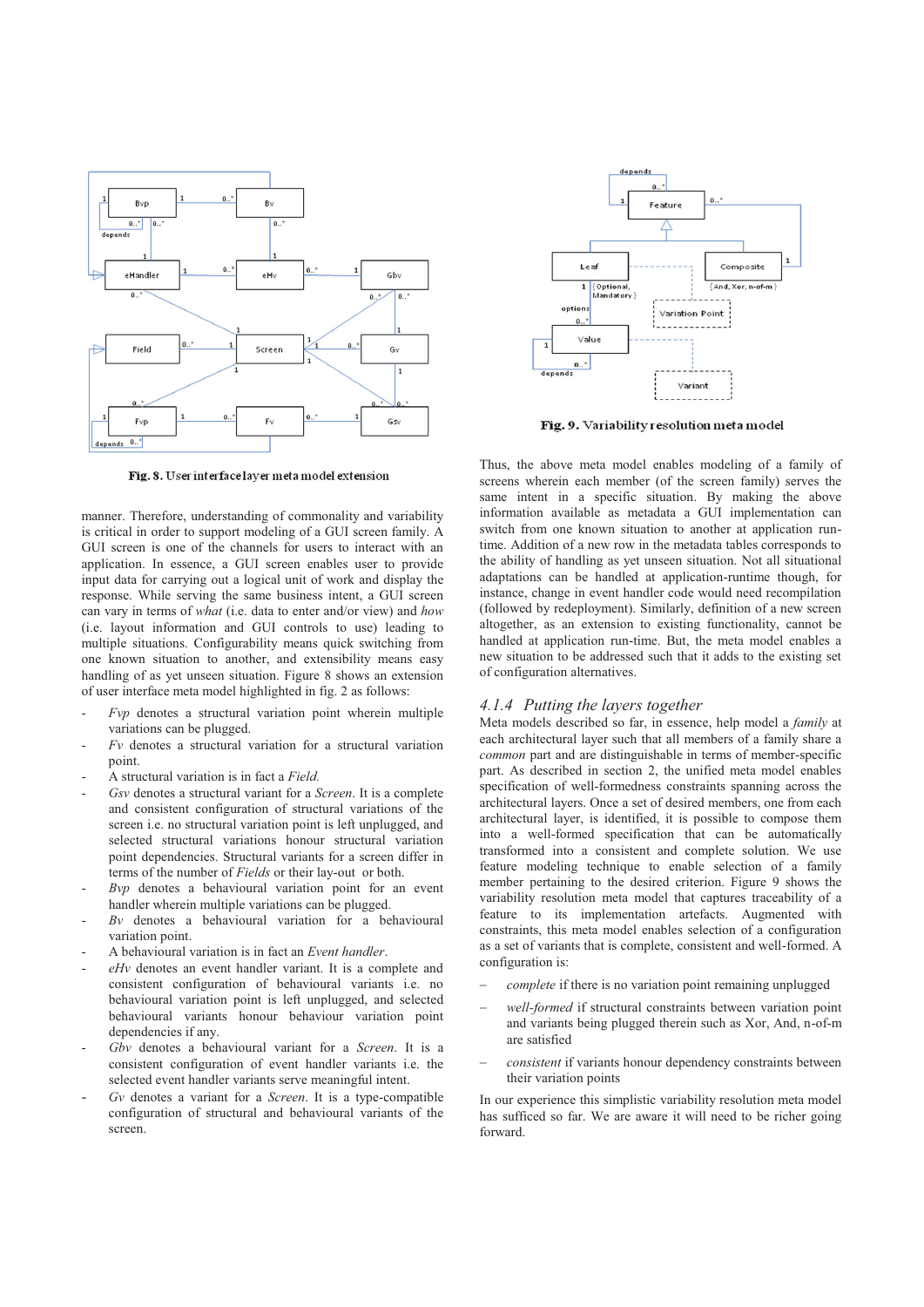## **4.2 Experience and lessons learnt**

We are in the early roll-out stage of this solution. In the interest of time-to-market, product owners decided to use the latest product release as baseline for introducing the family concept as opposed to refactoring the set of solutions delivered so far into a productline. Since new meta models are essentially an extension of old meta models, it was possible to migrate the older application models fully automatically. Given the simple nature of meta model extensions, full power of QVT [13] was not called for and a simpler imperative model transformation alternative [14] sufficed. In early experience, modeling of commonality and variability rooted at meta objects being used for code generation, namely, *Class*, *Entity*, *Operation* and *Screen* seem to suffice. Proposed meta models specify pre-defined variation points, possible variations, and constraints over variation points. Configuration is a process of selecting appropriate variations so that all variation points are consistently plugged-in for an application. We supported this configuration process at three different stages of application development: design time, installation time and run time. Design time configuration is supported through model transformation and model merge techniques. The installation time and run time configuration is supported by generating appropriate metadata for all possible variations. Having separated business process concern from application functionality, we had to support the family concept for business process models as well [19]. We think the true test of the proposed meta models as regards configurability and extensibility will come in supporting inherently dynamic domain of financial instruments, insurance products etc.

# **5. RELATED WORK**

The idea of addressing a set of related situations in an integrated manner is not new. Parnas was the first to argue for the need to design software for ease of extension and contraction thus leading for software families [3]. Usual practice is to parameterize the solution so as to address known situations. Several approaches for supporting parameterization through variability management have been proposed. Extending UML for modeling variability using standardized extension mechanisms of UML is presented in [11]. A variation point model that allows extension of components at pre-specified variation points is proposed in [6]. A conceptual model for capturing variability in a software product line is presented in [4]. All the three only support the notion of variation point and that too only at modeling level whereas we provide support for structural and behavioural levels. Aspect-orientation [5] is a technique for addressing separation of concerns with greater modularization and locality. However, implicit communication link between aspects and classes complicates the readability and comprehension of an aspect-based realization of variability architecture [1]. We circumvent this problem by generating pure OO implementation with aspects suitably woven in. Feature modeling is a popular mechanism to specify product lines [9]. Although a feature model can represent commonality and variability in a concise taxonomic form, features in a feature model are merely symbols. Mapping features to other models, such as behavioral or data specifications, provides a path towards implementation. A general template-based approach for mapping feature models to concise representations of variability in different kinds of other models is presented in [7]. We build upon this idea to connect a feature to its implementation artefacts i.e. structural

and behavioural specification through a meta model. Despite years of progress, contemporary tools often provide limited support for feature constraints and offer little or no support for debugging feature models. An integration of prior results to connect feature models, grammars, and propositional formulas so as to allow arbitrary propositional constraints to be defined among features and enable off-the-shelf satisfiability solvers to debug feature models is presented in [2]. We build upon these ideas to ensure consistency of the selected feature configuration. The meta model connecting features with their implementation artefacts guarantees consistency, correctness and completeness of the implementation.

#### **6. SUMMARY**

We presented a model-driven generative approach to address adaptation needs of business applications. The approach builds further on the ideas of separation of concerns, variability management, feature modeling and generative development. We visualize business applications to vary along five dimensions, namely, Functionality (F), Business process (P), Design decisions (D), Architecture (A) and Technology platform (T). We address adaptation needs along all the five dimensions using a specification-driven generative approach. We extend meta models to support specification of variability along F and P dimensions. We presented a meta model that connects these specifications to features in a feature model. This bridge meta model enables traceability of a consistent well-formed feature configuration to its specification artefacts thus realizing a family of application specifications corresponding to the feature model. We presented building block abstraction as a mean to implement a D or A or T feature. MDD code generator is a hierarchical composition of building blocks, and maps easily to a consistent well-formed configuration of a feature model along D, A and T dimensions.

We discussed our experience in using model-driven techniques to build large business applications on a variety of architectures and technology platforms. Separating business functionality from technological concerns, and model-based code generation resulted in significant productivity and quality gains. Encouraged by these benefits, many large development projects also readily adopted the model-driven approach despite initial investment in learning how to model. This enthusiastic, and somewhat unexpected, acceptance of the approach led to an ironical situation of the productivity toolset team becoming a bottleneck. We overcame this problem through use of product line techniques in order to model the code generators as a family, and deriving a purposespecific implementation therefrom. Thus, we could achieve scale through addressing customizability at family level instead of individual member level.

We discovered the same issue with business functionality i.e. solutions delivered to different players in the same business domain were not exactly alike even while addressing the same business intent. We shared early stage experience of modeling commonality and variability along F and P dimensions which seems encouraging.

Though the idea of bringing together separation of concerns, variability management, and feature modeling seems promising, there are several open issues:

- The meta model providing traceability from F and P features to their implementation specifications is rather simplistic.